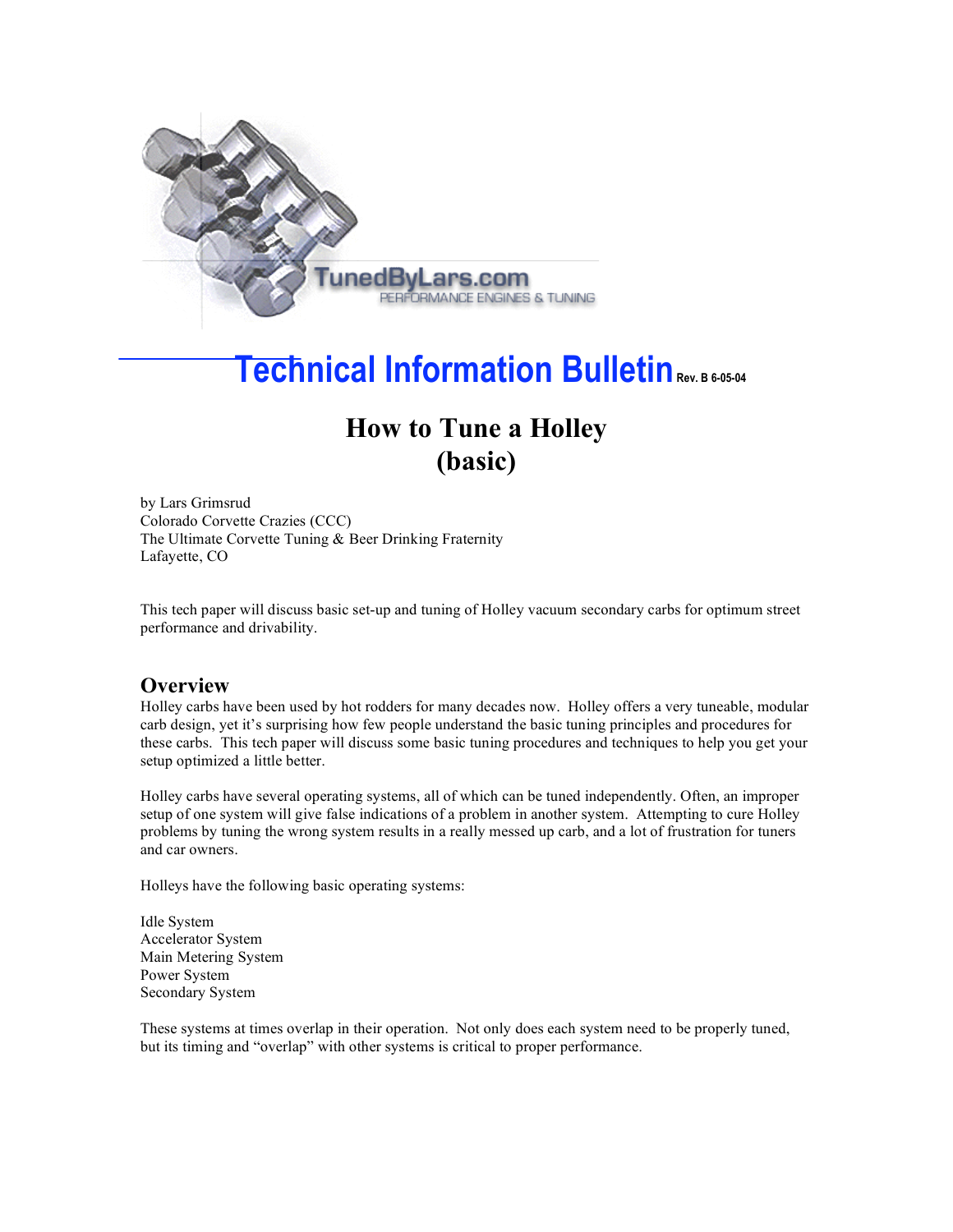### **Tech Tip #1**

Before you go trying to fix all the errors of the previous carb tuner, set your carb up to the stock Holley spec for your carb List Number (stamped into the front of the air horn). Holley does a pretty decent job of supplying a ready-to-run carb, so the jetting, pump cam, shooter sizing, and spring rates are usually pretty close. This will give you a good baseline starting point for your tuning process. You can either call your local Holley distributor for the stock specs on your List Number carb, or go to this website to check out the baseline configuration:

http://www.mortec.com/carbs.htm

### **Tech Tip #2**

When buying tuning parts for your Holley you have two choices:

Obviously, Holley offers original parts at the Holley price. I highly recommend original Holley rebuild kits, gaskets, and power valves. BG, or Barry Grant, also makes parts for Holleys, and offers them at a fraction of the Holley price. BG is a great source for items such as the accelerator pump cam kits.

### **Tech Tip #3**

Virtually all musclecars (with a only a few notable exceptions) came from the factory with a dual plane intake manifold, also known as a "180-degree" manifold. A dual plane intake is characterized by having two separate sides (right and left) which feed two different "levels" inside the manifold. Half of the cylinders are "fed" from the one level, and the other half are "fed" from the second level. A dual plane manifold promotes higher intake velocity at lower rpm, improving low-end torque and low-end throttle response. A dual plane manifold also promotes very good vacuum at idle and at low speed.

At very high rpm, a dual plane manifold will loose some efficiency. For this reason, there are single plane manifolds available. Known also as "360-degree" manifolds, the single plane manifolds typically have large intake runners and a large, open plenum under the carb. Very good for high-rpm use, these manifolds can be a real challenge to tune for low-end, street rpm use. A single plane manifold will typically significantly reduce vacuum, and this causes several problems.

Intake vacuum is used by the carb as a "signal" for many different events to occur. As vacuum is reduced, caused by large plenum intakes and large overlap cams, the vacuum "range" becomes much more narrow. The carb tuner must make the various events occur within this narrow tuning range, while hitting a much more narrow "tolerance" for overlapping events to occur. Typically, a large-plenum intake will require richer main jetting and a richer pump shot to avoid a lean stumble hesitation upon initial acceleration. The idle transition may even require extensive recalibration of the idle restrictors – not an operation for the doit-yourselfer.

My recommendation: don't use a single plane intake on a street driven car unless you have a lot of cubic inches and you're willing to put in a lot of time tuning the idle transition. If you're experiencing an off-idle stumble on a car with a single plane manifold, your problem may be in the manifold and not with the carb. Consider spending the \$\$ for a dual plane intake and saving yourself some frustration.

### **Tech Tip #4**

Which way to tune the accelerator pump – richer or leaner? Hesitation, stumble, or backfire is usually indicative of a lean condition. "Lazy throttle" is usually indicative of a rich condition. A rich condition may also be accompanied by a small puff of black smoke upon initial acceleration.

### **Tech Tip #5**

When removing the float bowl, pull one of the lower float bolt screws first. Place a small container, such as the plastic cap off of a spray paint can, under the float bowl, and catch the fuel as it drains out. When you put it all back together, you can use a small kitchen funnel (just don't tell your wife about it) to pour the drained fuel back into the bowl by dumping the fuel down the bowl vent tube (the tube sticking up right at the choke).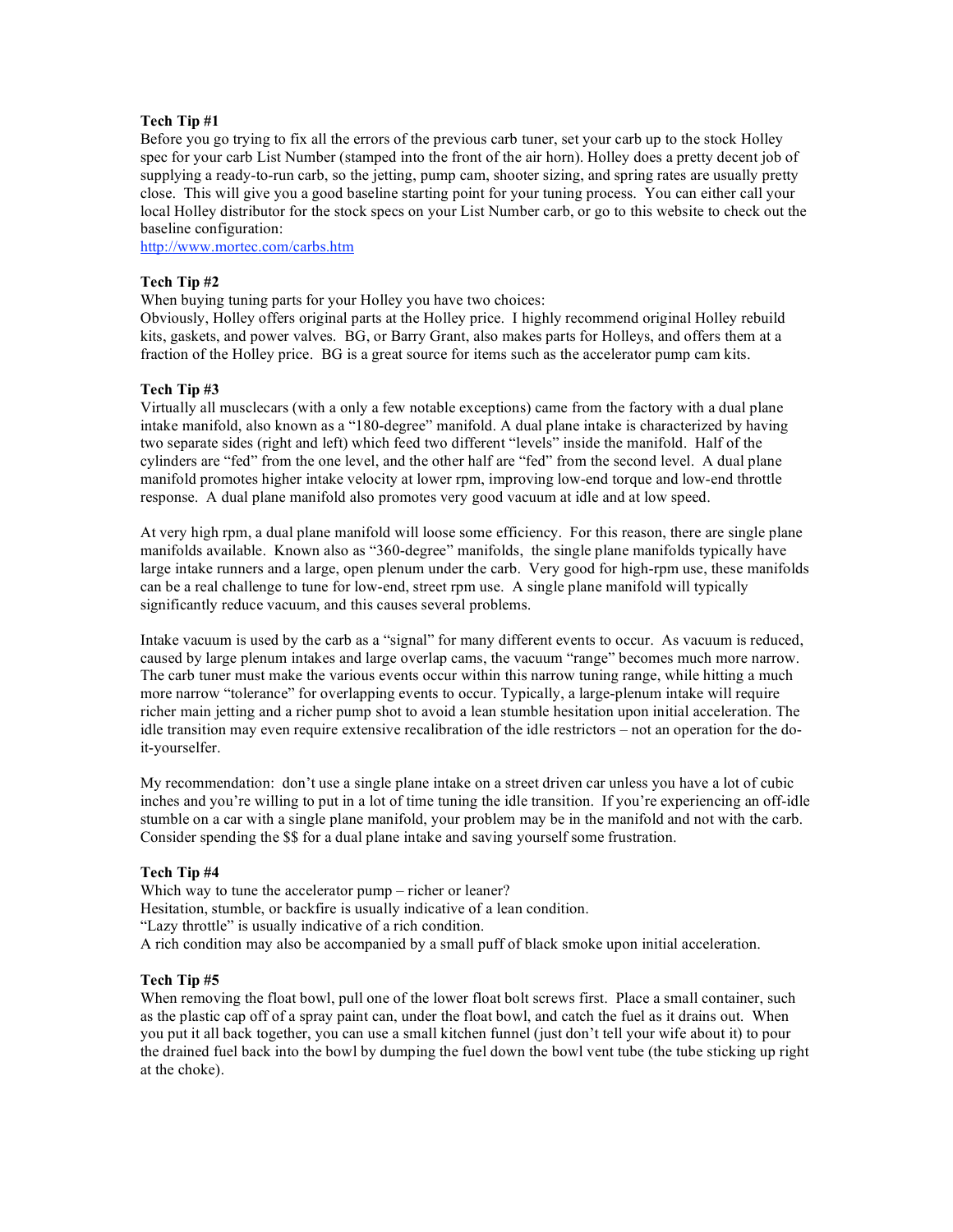### **Tech Tip #6**

When using a Holley on a car with a bumpy cam, it is often necessary to screw the idle speed screw in far enough that the ported vacuum slot in the throttle bore is uncovered, producing significant ported vacuum to the distributor vacuum advance at idle. When the engine is rev'ed up, the vacuum source advances the timing, as it should. When the throttle is closed, the rpm will very gradually bleed down as vacuum advance gradually fades: the engine will not settle down immediately to the correct idle speed. To eliminate this problem, you can adjust the secondary opening screw to allow the secondary throttle plates to be cracked open a little more than the spec requirement. This will bleed a little air through the secondaries at idle, increasing idle speed and allowing the primaries to be closed down to correct the ported vacuum problem.

### **Tools and Equipment Required**

As a minimum, you will need the following tools:

- 1. Vacuum Gauge
- 2. Small cup to drain fuel into
- 3. Screwdrivers
- 4. Box end wrenches
- 5. Spark plug removal tools
- 6. Rags

### **Procedure**

Here is my recommended sequence and procedure for doing a basic Holley set-up:

### **1. Bench-Set the Idle Speed**

Even though most "street" Holley carbs only have idle mixture screws on the primary metering block, almost all Holleys have an idle fuel transfer passage that discharges idle fuel on the secondary side as well as on the primary side. This means that the carb meters idle fuel and idle air through all 4 of the throttles – primary and secondary. For this system to work properly, it is absolutely critical that all 4 of the throttle blades ALWAYS be set at the same setting (NEVER set idle speed by only adjusting the primary idle speed screw). This will assure that the carb is balanced and working right from the beginning.

Before installing the carb to the engine (if you have installed it, yank it off), turn the carb upside-down on your workbench. The first thing you should notice is the recessed secondary throttle idle speed screw located on the passenger side of the carb: it's recessed into the throttle plate near the secondary shaft. Next, if you look at the throttle bores just below the edge of the throttle plates ("butterflies"), you will see a vertical slot. Open the throttles a little to see the whole slot. This slot is called the "transfer slot," and it provides a fuel discharge transition circuit between the idle circuit (which discharges fuel out of the round idle discharge holes below the throttle plates) and the main metering circuit (which discharges fuel out of the main discharge nozzles once airflow through the venturies is high enough to pull the fuel through the nozzles). The transition slot receives its fuel from the idle metering supply circuit.

With the throttles fully closed against their idle stop screws (not on the fast idle cam), noting that the secondaries and primaries both have separate idle stop screws, there should be exactly .020" of the transition slot exposed below the primary throttle plates. Use a .020" feeler gauge to measure this: Place the feeler gauge on the throttle plate up against the transition slot and adjust the idle speed screw so that the slot JUST BARELY disappears behind the feeler gauge. At .020" slot exposure, the slot will appear to be a perfectly square hole. Adjust the primary idle speed screw so that the primary blades are in position.

On Holley carbs that have been in service for a while, the secondary throttle adjustment screw is often partially seized, so you have to use a small screwdriver with a pair of vice grips attached to the shank of the screwdriver to turn the screw. It's best to "rock" the screw back and forth to get it loose enough to turn. The next thing to note is that the secondary transition slots on a Holley are often located higher in the throttle bores than on the primary side: If you try to obtain the .020" transition exposure on the secondary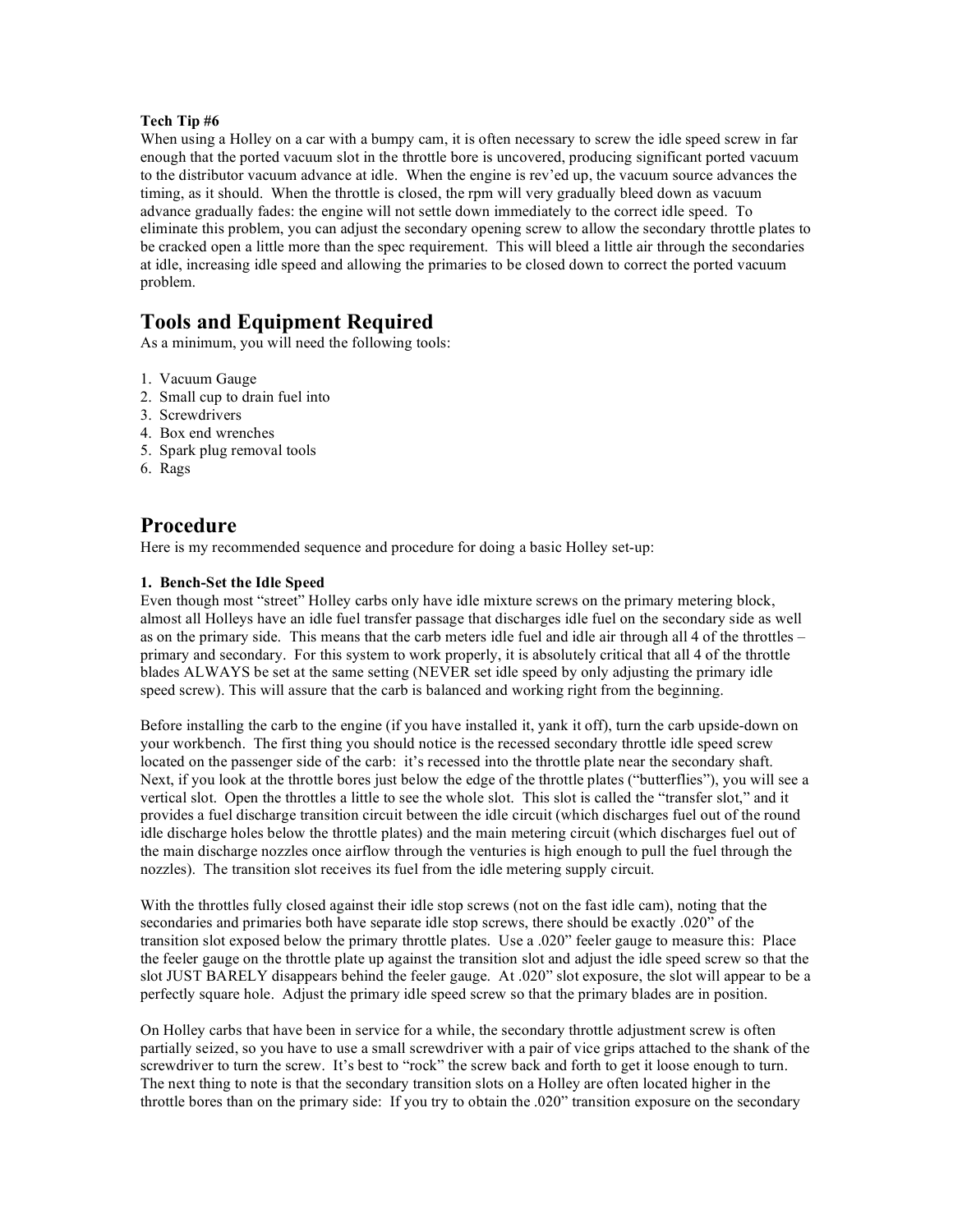side of a Holley, you will often end up with the secondaries opened significantly more than the primaries. To avoid this, use the following secondary throttle adjustment on the Holley carbs: After adjusting and setting up the primary throttle blade angle as described above (.020" transition slot exposure), hold the carb up to a light and look up the bottom of the carb (with the choke blade wide open) – note the amount of "light gap" around the primary throttle blades. Now, adjust the secondary idle speed screw to duplicate the primary "light gap" on the secondary side. This will usually get the secondary throttle blades close to the transition slot, but you may not have .020" exposure. Idea is to get the same blade angle and airflow through all 4 corners of the carb – the "comparative light gap" method allows you to get this very close.

Once the primary and secondary throttles have been set to this initial idle speed setting (which should make your car idle very close to the correct idle rpm range), it is your job as a tuner to assure that any further idle speed changes occur by adjusting both of the screws equally from this point on. Never adjust the idle speed by only adjusting the primary screw: if you adjust the primary idle speed by  $\frac{1}{4}$  turn, you MUST adjust the secondary idle speed screw  $\frac{1}{4}$  turn as well. Keep the two throttles adjusted the same.

### **2. Set the float level.**

You'll be amazed how many people try tuning a Holley without ever checking the float level. An incorrect float level can give you all kinds of symptoms and problems, so get this one set right off the bat. Most Holleys have a sight plug on the side of the float bowls, and have externally adjustable floats. With the engine HOT and running (float level will change with engine temperature – make sure you're completely warmed up before setting this), put a rag under the sight plug area and pull the plug. Adjust the float level until fuel just barely starts to dribble out of the plug, then lower it until the dribble barely stops. The slotted screw in the center of the adjustment is the locking feature – loosen it and turn the hex nut CW to lower the float level, CCW to raise it.

### **3. Make sure your Power Valve is in the ballpark.**

Most "stock" Holleys come with a power valve in the 6.5" range. This means that the power valve will open and start dumping fuel into the discharge when manifold vacuum hits 6.5" Hg (Mercury) of vacuum. A lot of cars with big overlap cams, single plane manifolds, or operating at high altitude will not pull 6.5" vacuum with the transmission in "drive." This means that the power valve is flooding the engine with fuel on very light acceleration right off idle, and you'll never get the tuning right unless you fix it.

Hook up a vacuum gauge to the intake manifold or to one of the vacuum ports at the base of the carb. With the transmission in "drive" (or in neutral on a manual car), note the vacuum reading. Your power valve should be rated at about 2" below the actual vacuum reading. On a car running at 11" of vacuum in drive, you will need about an 8.5" power valve.

### **4. Now get the main metering circuit in the ballpark.**

Now that your power valve is not flooding you out, you can get the main metering jets tuned in. If your main metering circuit is either too lean or too rich, you will not be able to properly set up the accelerator pump circuit. Trying to fix a bog on acceleration with pump cams and discharge nozzles when the main metering is off is like chasing your tail. The main metering system also affect the idle circuit, so you need to get the main jets in line before going on to the other tuning parameters.

Pop a new set of spark plugs in the engine (don't use the new Platinum or other exotic metal plugs- they won't read right). Now take the car out for a drive around a few blocks. Get it up to steady-state cruise rpm, and make a few moderate accelerations. Pull the car back into the garage, allowing it to idle as little as possible. Shut it down and pull a few of the plugs. The plugs should have a very light, off-white or tan color around the nose of the insulator. If you're pure white (completely clean), you're probably running too lean. If you're picking up black soot, you're too rich. Raise or lower primary jet sizes by 2 sizes at a time and repeat this test until your plugs are showing the correct color.

### **5. Tweak your idle mixture screws.**

Screw both of the screws in until they gently bottom out, and turn them both out 1 turn. This is a good starting point. With a tach on the engine to monitor rpm, start the engine and turn the screws ½ turn at a time, turning both screws the same amount, until the best rpm reading is observed. Then turn them in 1/8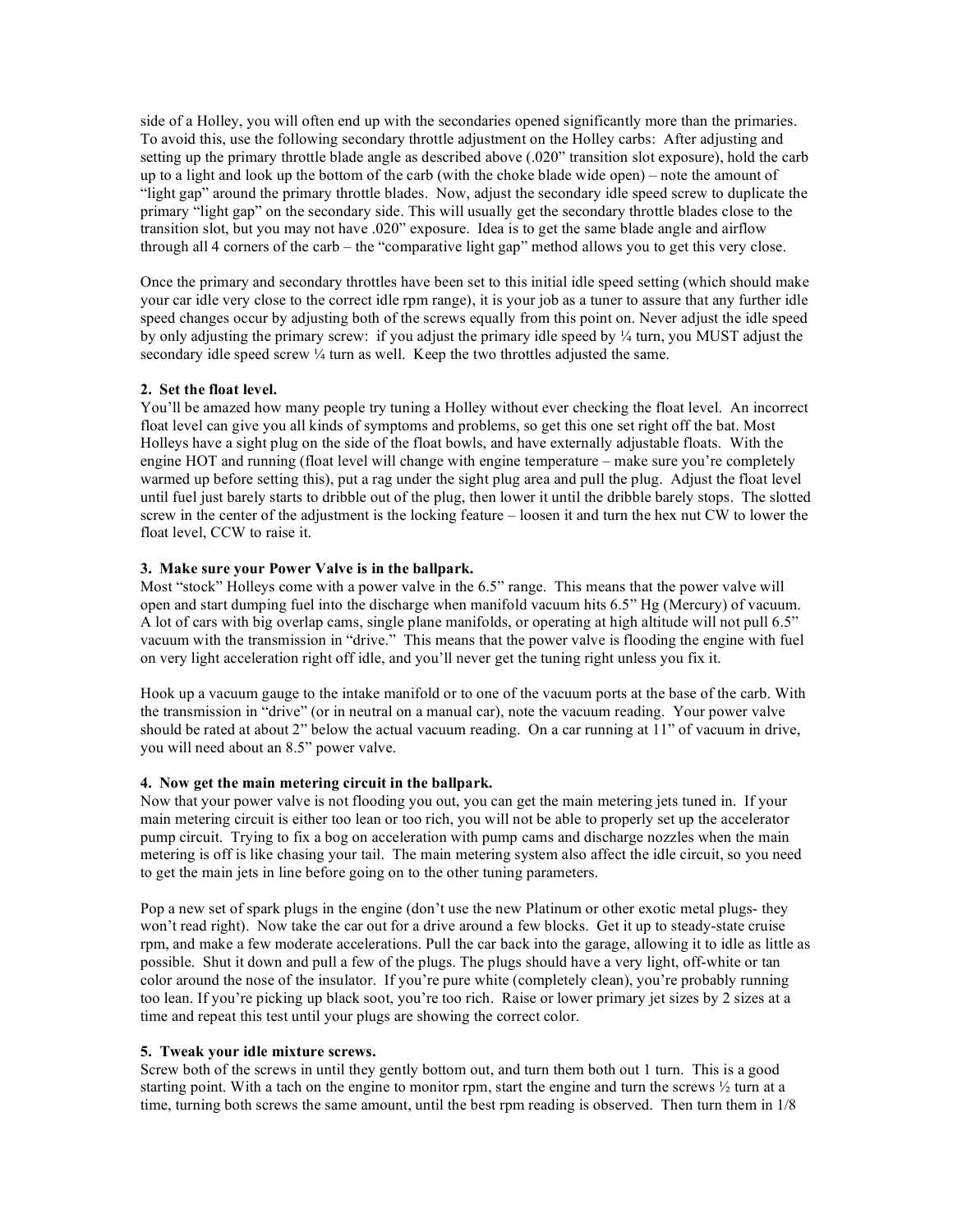turn to lean it out just a tad. Once set, I like to shut the engine off and turn both of the screws all the way in, counting the turns, until they gently bottom out again. Just to make sure they're both set the same. Then back them out to the setting you had.

### **6. You're finally ready to fine-tune the accelerator pump circuit.**

Many people start by tuning this, and can never get the stumble tuned out of the car. By making sure that the other systems are approximately right, you can now set this system up so that it's not trying to compensate for other deficiencies.

There are two tuning parameters to the accelerator pump circuit: Pump Cam and Discharge Nozzle.

The pump cam, a little plastic, color-coded part located on the throttle shaft with a single screw, will determine the total volume of the pump shot.

The discharge nozzle, or "shooter," is available in different sizes, and determines the rate of discharge. In other words, it is possible to install a large-volume pump cam, and have a small-diameter "shooter" which "bleeds" the total volume in over a longer duration. Or you can install a big "shooter" which allows the entire pump shot to be dumped in almost immediately.

There is no real scientific way of coming up with the exact correct combination for these parts. As a rule, of the car stumbles, backfires, or hesitates on initial throttle opening, try a larger shooter (the size is stamped on the body, and they're available in .001" increments). If the car has a "lazy throttle," indicative of a rich condition, try a smaller pump cam at first.

### **7. The last step in the initial tuning process is to set the secondary opening rate.**

The secondary opening rate is determined by the spring in the secondary diaphragm. A soft spring will allow the secondaries to open sooner. Install softer springs until the car develops a slight stumble from the opening rate, then go back one spring level. This will allow the secondaries to open as quick as possible while avoiding a stumble.

A common mistake made by "performance" tuners is to remove the secondary diaphragm check ball. The check ball is installed in the secondary diaphragm housing, and helps to control the secondary opening rate. Removal of the ball will result in immediate opening of the secondaries with very little mass air flow through the primaries, with a resultant massive stumble upon acceleration.

You cannot normally get the vacuum secondaries to open by flicking the throttle and rev'ing the rpm with the car in neutral. This is not a valid test of the functionality of the secondaries.

### **8. Now, if you want to fine-tune the primary jetting, you can do one of three things:**

For maximum horsepower, you will need to run the car through a measured distance and note its speed at the end of the distance. Using one of the available performance computers, or running the car at a track, is best for this. The correct size jets are the jets which give the car the highest mph at the end of the measured distance (not the shortest elapsed time). Again, change jet sizes 2 sizes at a time to see if the speed increases or decreases.

For maximum economy, drop the jet size until the car develops a slight stumble upon acceleration, then go up two sizes.

For a really good, scientific way of setting up the jetting, check out this website: http://www.bob2000.com/carb.htm

### **Questions, Comments & Technical Assistance**

If you have questions or comments regarding this article, or if you notice any errors that need to be corrected (which is quite possible since I'm writing this from memory…), please feel free to drop me an e